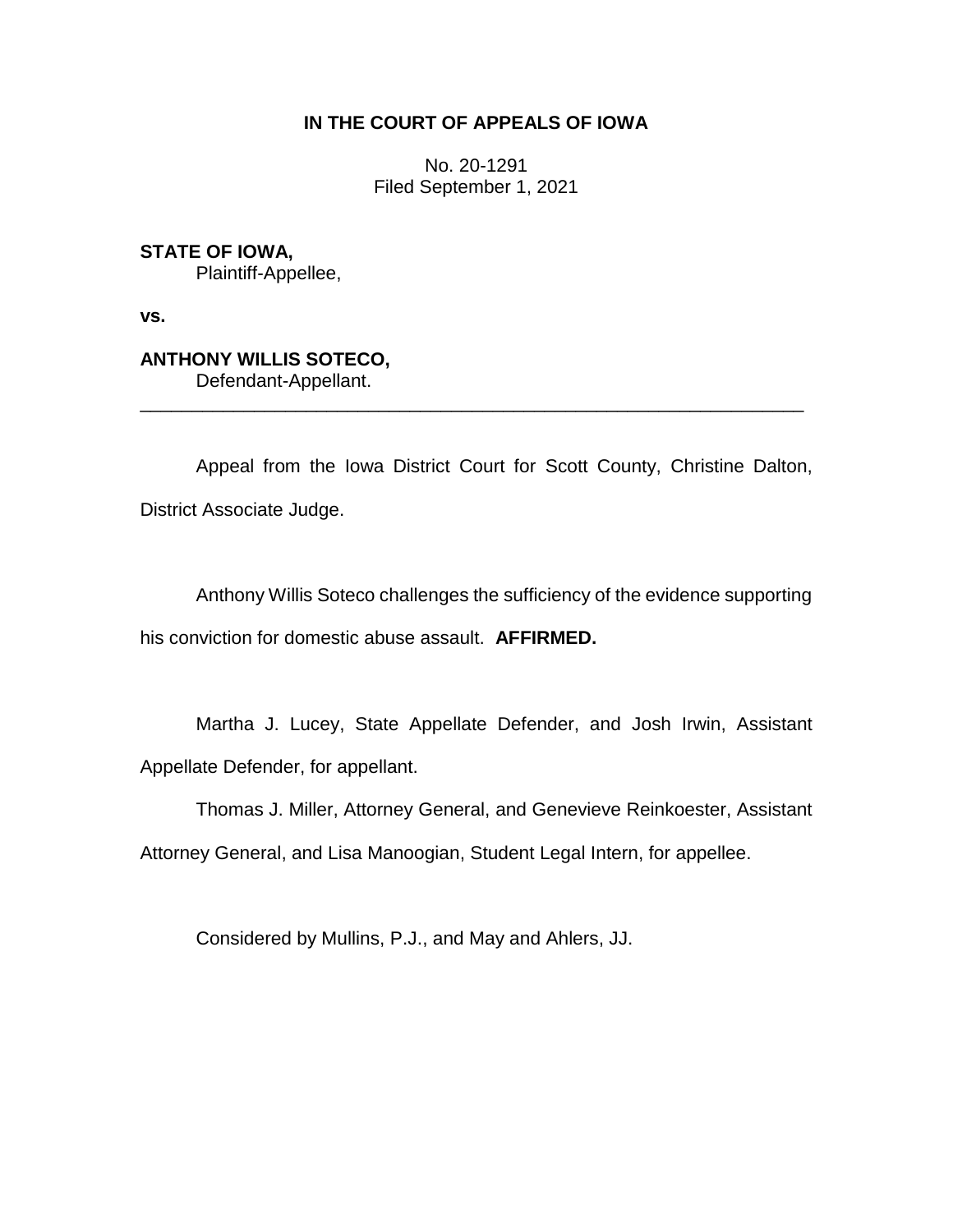**AHLERS, Judge.**

 $\overline{a}$ 

Following a bench trial, Anthony Soteco was found guilty of domestic abuse assault.<sup>1</sup> On appeal, he argues the evidence was insufficient to prove he acted with specific intent to cause pain, injury, or physical contact that would be insulting or offensive to the alleged victim.

Sufficiency-of-the-evidence challenges are reviewed for corrections of errors at law. *State v. Donahue*, 957 N.W.2d 1, 7 (Iowa 2021). We uphold the verdict on a sufficiency-of-the-evidence challenge if substantial evidence supports it. *State v. Schiebout*, 944 N.W.2d 666, 670 (Iowa 2020). Following a bench trial, we review the district court's findings as we would a jury verdict, meaning we will affirm the verdict if supported by substantial evidence. *State v. Warren*, 955 N.W.2d 848, 857 (Iowa 2021). "Evidence is substantial 'if, when viewed in the light most favorable to the State, it can convince a rational jury that the defendant is guilty beyond a reasonable doubt.'" *Schiebout*, 944 N.W.2d at 670 (quoting *State v. Trane*, 934 N.W.2d 447, 455 (Iowa 2019)). All evidence is considered, not just the evidence supporting the verdict. *State v. Huser*, 894 N.W.2d 472, 490 (Iowa 2017).

Viewed in the light most favorable to the State, the district court could find the following facts. On December 30, 2019, E.S. was the renter of a room at an extended-stay hotel. Soteco was living with her in the room. The front desk clerk received several calls from E.S.'s room. When the clerk answered, she could hear

2

<sup>&</sup>lt;sup>1</sup> After being found guilty, Soteco stipulated to a prior domestic-abuse-assault conviction, causing him to be adjudicated guilty of and being sentenced for domestic abuse assault, second offense, an aggravated misdemeanor. *See* Iowa Code § 708.2A(1), 708.2A(3)(b) (2019).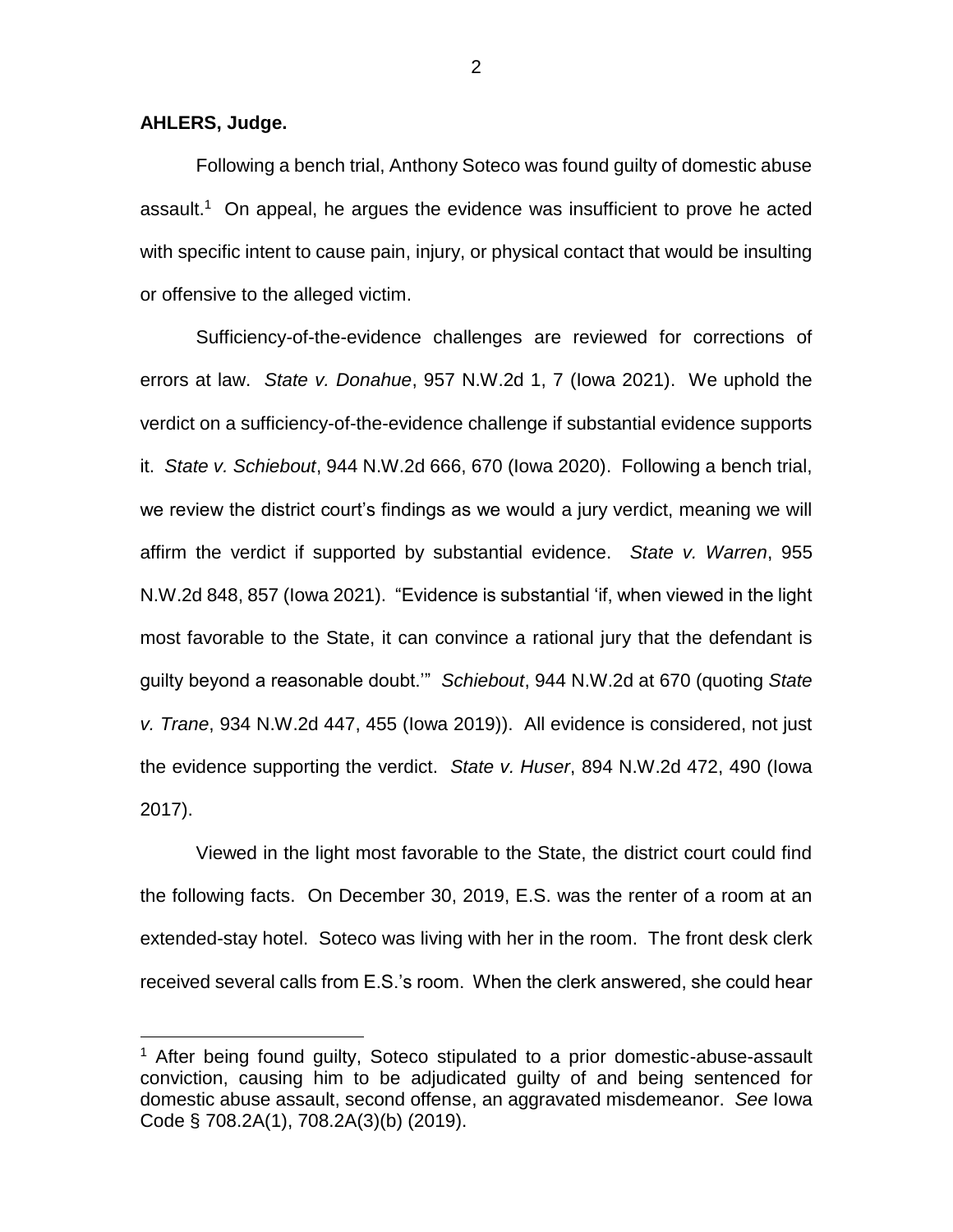faint noises in the room, but the caller would hang up without saying anything. The clerk also received calls reporting yelling and stomping in E.S.'s room. The clerk went to check on E.S.'s room and its occupants, taking the hotel maintenance technician with her. Soteco answered the door. The maintenance technician and clerk told Soteco if the hotel received another report of a disturbance, the authorities would be called. As the clerk walked away from the room, she heard a female voice, later determined to be that of E.S., yelling "please don't hurt me" and "please don't hit me anymore." The clerk called the police.

Police arrived to find E.S. in the room. She appeared afraid and had a swollen and blackened eye and bruises. The first two officers on the scene were male, and E.S. informed them she was okay. When female officers arrived, E.S. eventually informed one of them that Soteco struck her in the eye during an argument. E.S. confirmed these details during her testimony at trial.

To convict Soteco of domestic abuse assault, the State had to prove Soteco committed "an assault, as defined in [Iowa Code] section 708.1, which is domestic abuse as defined in section" 236.2(2)(a), (b), (c), or (d). *See* Iowa Code § 708.2A(1). Under the State's theory of the case, establishing Soteco committed an assault required the State to prove Soteco, without justification, did "[a]ny act which is intended to cause pain or injury to, or which is intended to result in physical contact which will be insulting or offensive to another, coupled with the apparent ability to execute the act." *See id.* § 708.1(2)(a).<sup>2</sup> Proving this theory of assault

 $\overline{a}$ 

<sup>&</sup>lt;sup>2</sup> For brevity, we will refer to "[a]ny act which  $\ldots$  cause[s] pain or injury to, or which . . . result[s] in physical contact which will be insulting or offensive to another, coupled with the apparent ability to execute the act" as "assaultive conduct."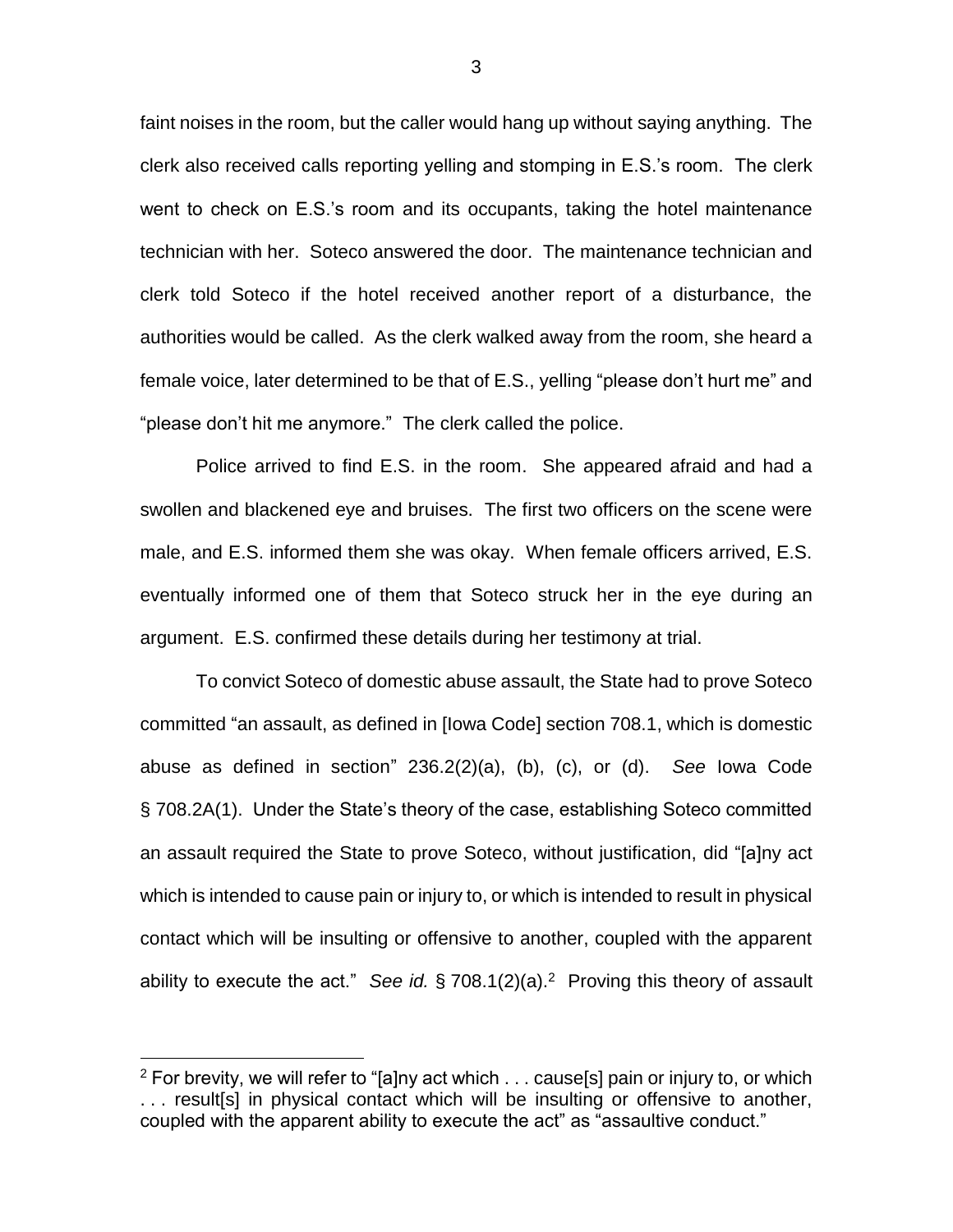requires the State to prove Soteco acted with specific intent. *See State v. Fountain*, 786 N.W.2d 260, 265 (Iowa 2010) (holding that, despite legislative amendments declaring assault to be a general intent crime, the elements of the offense still require proof of specific intent). Soteco's sole challenge to his conviction is his claim the State failed to prove he had the specific intent to engage in assaultive conduct.

Soteco bases his claim on several pieces of evidence, much of which consists of or relies on his testimony. Soteco testified E.S. had a history of hitting herself and claiming Soteco did it. He also testified E.S. was heavily intoxicated on vodka and had taken excessive prescription medicine with it. He asserted she was so intoxicated that she fell down and ran into things several times over the prior day or so. He testified he was awakened from his sleep that night when E.S. climbed on top of him and began striking him, demanding to know where he hid the vodka bottle. Soteco testified that, to try to calm E.S. down, he agreed to give E.S. a couple of sips of vodka. When Soteco removed the vodka bottle from where he had hidden it to give E.S. a couple of sips, he testified E.S. tried to grab the bottle from him. Soteco tried to keep the bottle from her while E.S. grabbed Soteco. As the struggle ensued, Soteco testified E.S. let go of him, slipped, and fell to the floor, hitting her head, causing her swollen and blackened eye.

As Soteco points out, E.S. corroborated parts of his testimony. E.S. acknowledges being intoxicated and being fuzzy as to some details of the evening. However, she denied having any uncertainty about her testimony that Soteco struck her in the eye during an argument. She also acknowledged she may have

4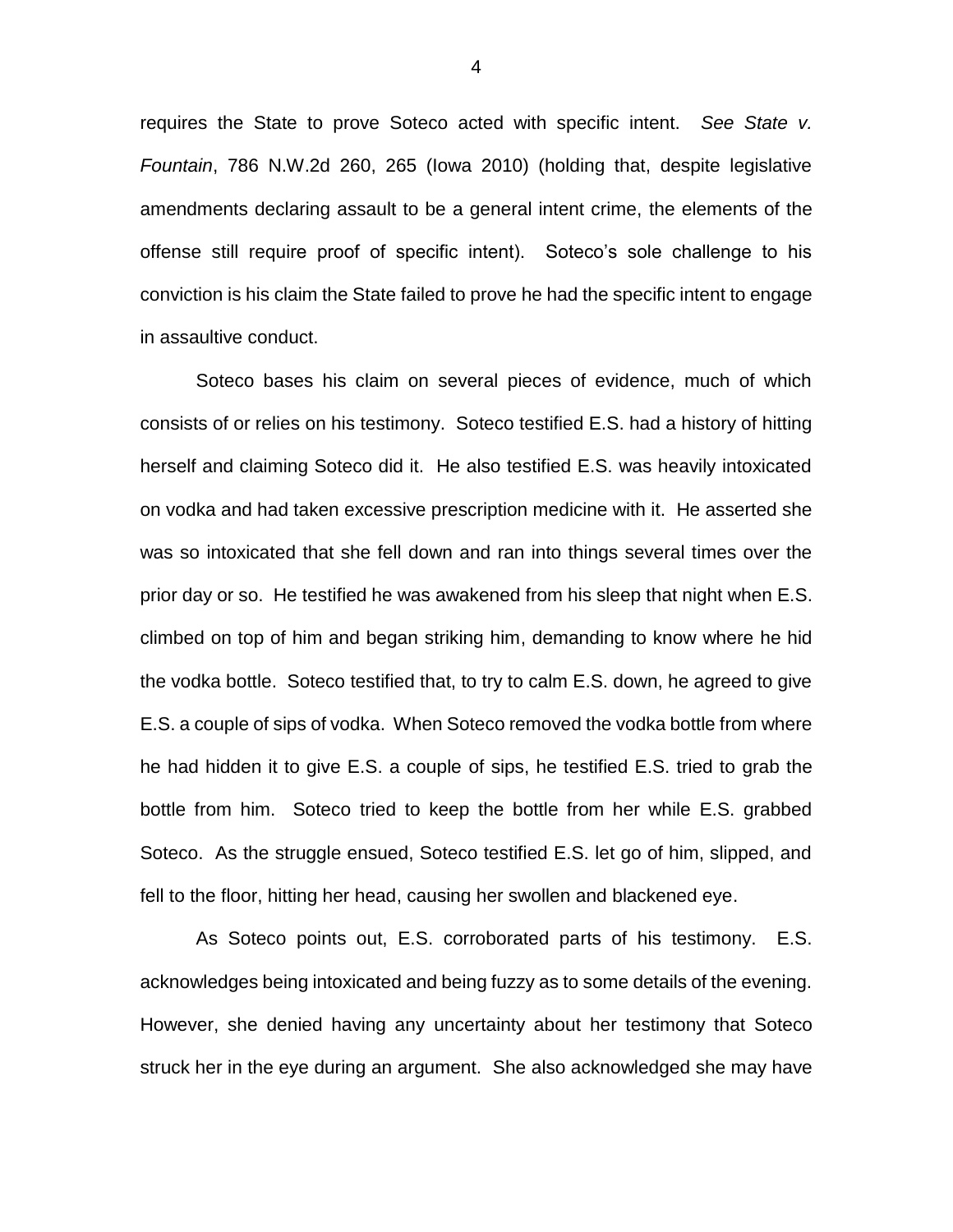stumbled into something in her intoxicated condition, but she did not confirm Soteco's claims of her repeatedly falling down.

All of this evidence was presented to the district court as the fact finder. The district court sifted through the competing evidence and determined E.S.'s version of events to be more credible than Soteco's. That is the fact finder's job. *See State v. Thornton*, 498 N.W.2d 670, 673 (Iowa 1993) ("[T]he very function of the jury is to sort out the evidence and 'place credibility where it belongs.'" (quoting *State v. Blair*, 347 N.W.2d 416, 420 (Iowa 1984))). Soteco's claim boils down to nothing more than rearguing his version and interpretation of events and asking us to do what the fact finder did not do, which is to resolve conflicts in the evidence in his favor. However, that is not our role in considering a challenge to the sufficiency of the evidence. In considering a challenge to the sufficiency of the evidence, "[i]t is not the province of the court . . . to resolve conflicts in the evidence, to pass upon the credibility of witnesses, to determine the plausibility of explanations, or to weigh the evidence; such matters are for the [fact finder]." *State v. Musser*, 721 N.W.2d 758, 761 (Iowa 2006) (quoting *State v. Williams*, 695 N.W.2d 23, 28 (Iowa 2005)). We are required to affirm the district court's guilty finding so long as, when viewed in the light most favorable to the State, there is substantial evidence supporting it. *See Schiebout*, 944 N.W.2d at 670.

E.S.'s testimony alone is enough to sustain the guilty finding, but there is additional corroborating evidence. As the clerk left the room after warning Soteco about the noise, she heard E.S. begging and crying not to be beaten any more. After the police were summoned, E.S. was found to have a swollen and blackened eye. She was scared and clinging to the clerk for protection. These details, which

5